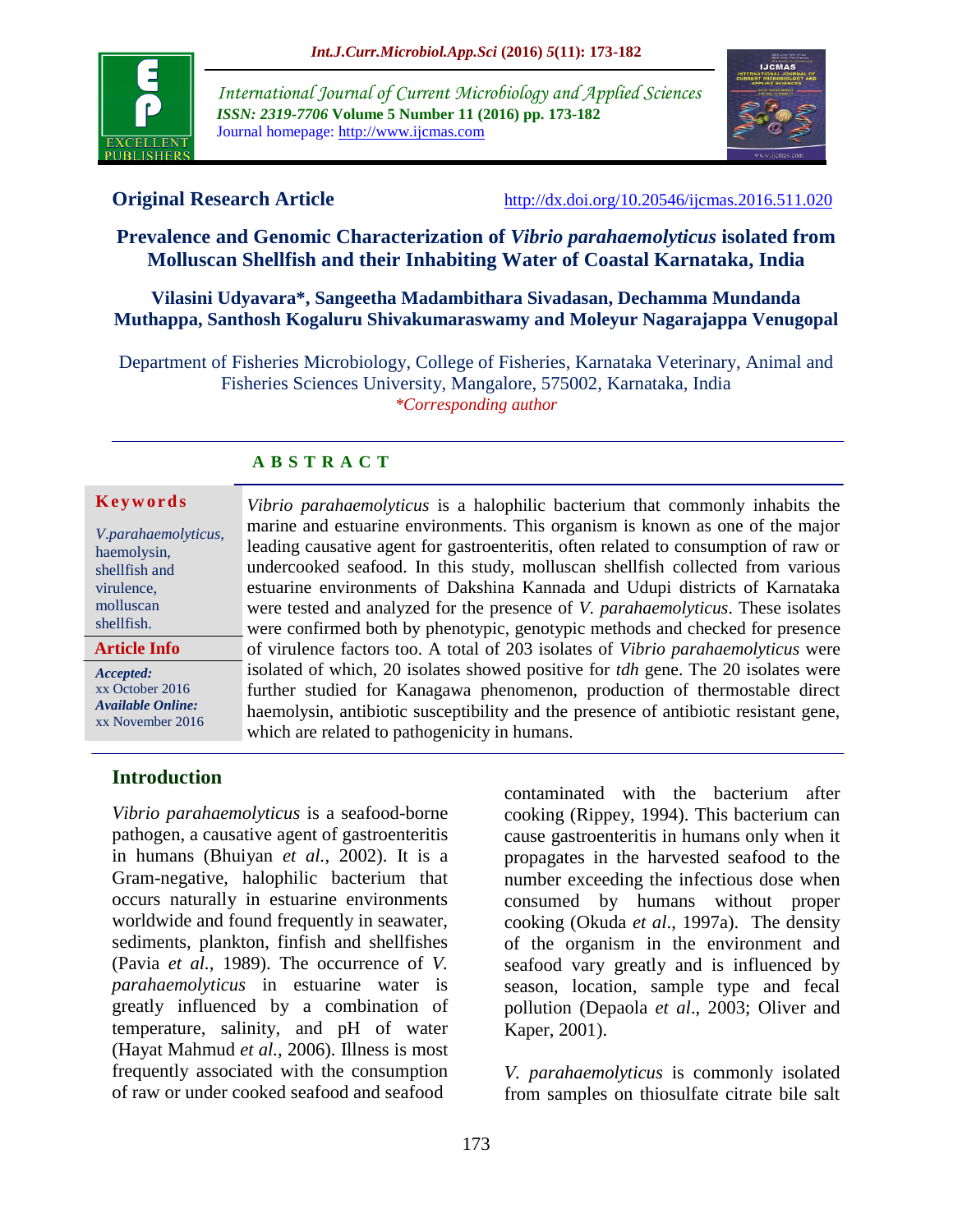sucrose (TCBS) agar (Kobayashi *et al.,* 1963) plates on which it grows as large, sticky, bluish-green colonies. The thermolabile hemolysin gene (*tlh*) was reported to be the signature molecular marker of *V. parahaemolyticus* (Gutierrez West *et al.,* 2013)*.* Not all the strains of *V. parahaemolyticus* are considered as pathogenic. Members of this species that produce virulence factors, (Nishibuchi and Kaper, 1995) *tdh* and /or the *trh*, are considered to be pathogenic that code for two well-characterized hemolysin proteins, thermostable direct hemolysin (*tdh*), and *tdh*-related hemolysin (*trh*) (Firdausi *et al.,* 2005) and can cause acute gastroenteritis. The hemolytic activity of this pathogen on high salt blood agar (Wagatsuma agar) is known as Kanagawa phenomenon (KP), which is associated with the presence of *tdh*  gene (Honda and Iida, 1993). The early epidemiological investigations revealed a very strong association between the KP and gastroenteritis. It has been demonstrated that the KP, a beta-hemolysis in Wagatsuma agar, is associated with most clinical strains but with very few environmental strains (Zen *et al.,* 1971). Therefore, *tdh* has been considered a major virulence factor of *V. parahaemolyticus*. In this study, the prevalence and characterization of *V.parahemolyticus* in water and molluscan shellfish samples collected from coastal Karnataka is presented.

## **Materials and Methods**

## **Sampling sites**

The water samples were collected from Netravathi-Gurupura, Mulki estuary of Dakshina Kannada District and Sasthan, Gangolli estuary of Udupi District, Karnataka once in a month for the period of one year from October 2013 to September 2014.

## **Collection of samples**

The water samples and available molluscan shellfish samples such as clams (*Meretrix* spp), oysters (*Crassostrea* spp) and green mussels (*Perna viridis*) were collected aseptically and were brought to the laboratory for further analysis.

## **Enrichment, isolation and characterization of** *V. parahaemolyticus*

Molluscan shellfish samples (10 to 12 sample) collected from each site were scrubbed, shucked and the meat was blended separately. To 225 ml of the alkaline peptone water (APW), 25g of blended meat sample or 25ml of water sample was added and incubated at  $37^0C$  for overnight. A loopful of APW enriched sample was taken and streaked onto thiosulfate-citrate-bile salts-sucrose (TCBS,) agar (HiMedia, Mumbai) plates and were incubated at  $37^0C$ for overnight. Typical green (sucrose negative) colonies appearing on TCBS were considered as *V. parahaemolyticus* and selected for further identification. Phenotypic characterization of the *V. parahaemolyticus* was preferred by subjecting to a battery of biochemical tests following FDA bacteriological analytical manual (FDA, 2004).

## **Kanagawa phenomenon**

The biochemically confirmed *V. Parahemolyticus* cultures were spotted aseptically on Wagatsuma blood agar (Wagatsuma, 1968) grown overnight at  $37^0$ C. The Kanagawa phenomenon was considered positive for those *V. parahaemolyticus* strains which showed a characteristic halo surrounding the growth due to β-hemolysis.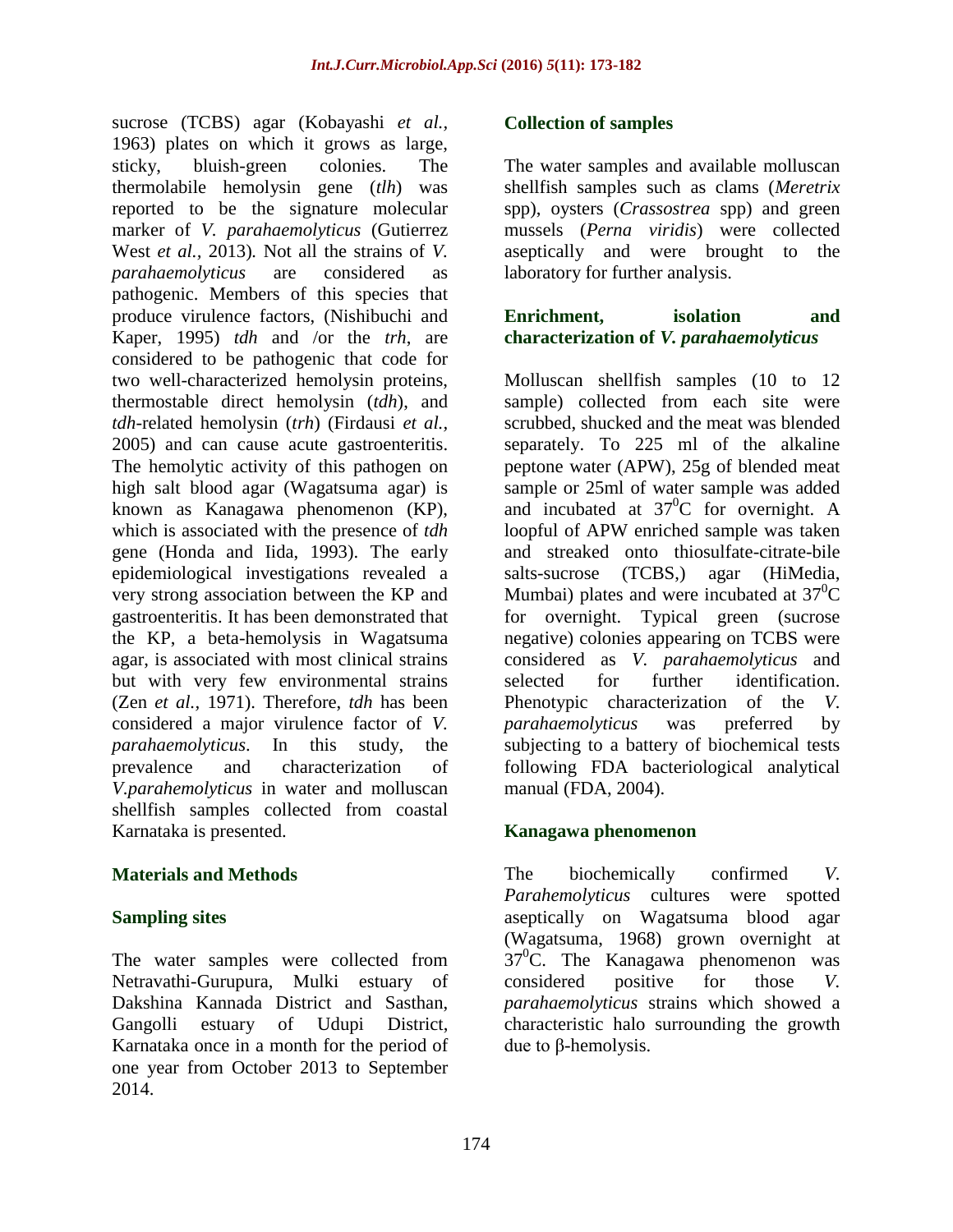## **Genotypic characterization**

## **DNA extraction**

Total genomic DNA was extracted from all pure cultures of *V. Parahemolyticus* strains using CTAB method (Ausubel *et al*., 1995). About 1.5 ml of an overnight grown culture from each strain of *V. parahaemolyticus* was concentrated by centrifugation at 10,000 rpm for 5 min. The bacterial pellet was resuspended in 567 µl of 1 x TE buffer, then 30µl of 10% SDS and 3 µl of 20mg/ml proteinase K were added and mixed. The samples were treated with 100ul of 5M NaCl and 80ul of cetrimide hexadecyltrimethyl ammonium bromide (CTAB)/NaCl solution and incubated for 10 min at  $65^{\circ}$ C in water bath. The genomic DNA was extracted by using chloroform/isoamyl alcohol (24:1, v/v) and phenol–chloroform–isoamyl alcohol (25:24:1, v/v). The DNA was precipitated with 0.6 volume of isopropanol. The concentration and purity of the extracted DNA was analyzed spectrophotometrically by measuring optical density at 260 and 280 nm wavelengths in Nanodrop spectrophotometer (Thermo Fisher Scientific, USA).

## **Polymerase Chain Reaction (PCR) for the detection of total and pathogenic** *V. parahaemolyticus*

PCR was performed on extracted DNA for the detection of total and pathogenic *V. parahaemolyticus*. For the species identification of *V. parahemolyticus tlh* and *toxR* gene was used and for the detection of virulence determinants, *tdh* and *trh* genes were targeted using specific primers (Table 2). The PCR was carried out in a 30 μl mixture consisting of 3 μl of 10X buffer (Genei, Bangalore), 50μM each of the four deoxy nucleotide triphosphates (dNTPs),

10pmol of each primer, and 1.0U of Taq DNA polymerase (Genei, Bangalore). The extracted DNA was used as template. The PCR assays were performed in a programmable thermocycler (MJ Research, USA).

**Antibiogram assay**: Antibiotic sensitivity tests were performed for *tdh* positive *V. parahaemolyticus* strains by the standard disk diffusion method (Bauer *et.al.,* 1966) on Muller-Hinton agar as recommended by Clinical and Laboratory Standards Institute (CLSI, 2012) guidelines. The standard antibiotic discs (HiMedia, Mumbai) were placed on the bacterial lawn cultures on Muller Hinton agar plates. The plates were incubated at  $37^0C$  for 24 hours. The antibiotics used were nalidixic acid (30mcg), tetracycline (30mcg), co-trimoxazole (25mcg), ciprofloxacin (5mcg), chloramphenicol (30mcg), ampicillin (10mcg), nitrofurantoin (300mcg), imipenem (10mcg), meropenem (10mcg), cefotaxime (30mcg) and piperacillintazobactam (100/10mcg).

## **Detection of antibiotic resistance gene by polymerase chain reaction (PCR)**

The isolates showed resistance to antibiotics was tested by various genes. The genes responsible for the resistance to antibiotics were detected by PCR by using specific primers (Table 3).

# **Results and Discussion**

## **Characterization of** *V. parahaemolyticus*

A total of 203 isolates of *V. parahaemolyticus* were isolated from 116 samples analyzed. The isolates were identified to be *V. parahaemolyticus* based upon their ability to give typical biochemical reactions as listed in the USFDA (2001).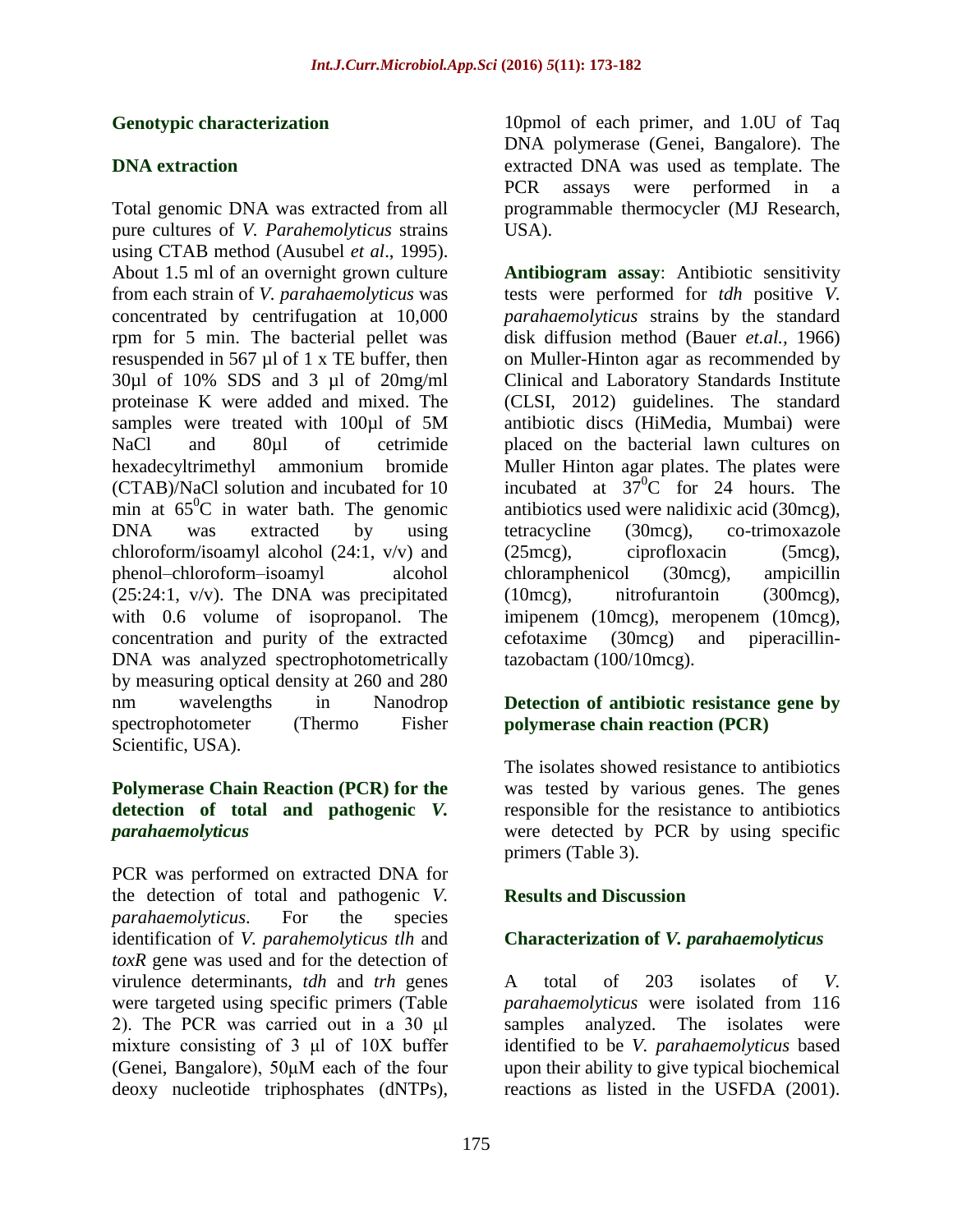Genotypic analysis revealed that out of 203 isolates, all the isolates tested were positive for *toxR* and *tlh* and negative for *trh* (Fig.1). Only 20 isolates out of 203 isolates showed positive reaction for *tdh* gene (Table 2). These 20 isolates were used for further antibiogram assay.

## **Kanagawa phenomenon**

Twenty *tdh* positive *V. parahaemolyticus* isolates were inoculated on Wagatsuma agar medium which contained 5% washed human erythrocytes. The plate was incubated at  $37^{\circ}$ C for 24 hours. All 20 inoculated isolates tested showed a clear hemolytic zone around the colonies indicating their positive reaction for Kanagawa phenomenon.

#### **Antibiotic sensitivity of** *V. parahaemolyticus* **strains**

Among 20 *tdh* positive isolates tested for antibiotic susceptibility, all isolates were susceptible to one or more antibiotics. Out of 20 isolates, all isolates shown resistance to ampicillin (95%), meropenem (15%), cefatoxin (55%), tetracycline, chloramphenicol and piperacillin (5%), ciprofloxacin (20%). None of the isolates were resistant to antibiotics like imipenem, gentamycin, cotrimoxazole and nalidixic acid. The isolate shown tetracycline resistance was checked for the presence of gene responsible for the resistance. One among 20 isolates showed resistance (SO 107) to *tetA*, *tetB*, *tetC* and *tet E* gene tested by amplifying gene at particular base pair (Fig 2). None of the isolates showed the resistant genes for chloramphenicol gene *Cat 1, Cat 2, Cat 3, Cml A, Cml B, floR* tested.

The genome of *V. parahaemolyticus* is highly versatile and presence of virulent and pathogenic strains is prominent in marine

environments (Gennari *et al.,* 2012).*V. parahaemolyticus* can be considered ubiquitous in the marine environment (Jones *et al*., 2012). In the present study we isolated a total of 203 isolates of *V. parahaemolyticus* from both water and molluscan shellfish samples. Seafood such as fish, shellfish, crustaceans and plankton may harbor *V. parahaemolyticus*. Presence of this organism in seawater is highly influenced by the seasonal variation. Isolates from sea water were reported to be pathogenic to humans (Nelapathi *et al.*, 2011) but *V. parahaemolyticus* outbreaks are invariably related to seafood consumption and pathogenic strains are rarely isolated from seafood. The *tlh* gene has been used as species specific marker for the *V*. *parahemolyticus* strain (Gutierrez West *et al.,* 2013). The difficulty to isolate virulent strains of *V. parahaemolyticus* from environmental samples such as seafood coastal water and sediments was reported (Hara *et al*., 2001). This difficulty in isolating *tdh* producing colonies on agar plates may be due to the fact that the relative proportion of *tdh* producing *V. parahaemolyticus* to total *V. parahemolyticus* is extremely low in some samples (Yukiko *et al.,* 2003).

*V. parahaemolyticus* strains producing *tdh* and *trh* are considered pathogenic (Kaufman *et al*., 2003; Depaola *et al*., 2003). A small proportion of the *V. parahaemolyticus* isolates in the environment are known to be virulent and carry virulence genes *tdh* and/or *trh* (Janda *et al*., 1988). Major pathogenicity of *V. parahaemolyticus* has been associated with Kanagawa positive (KP+) isolates capable of producing β-hemolysis on Wagatsuma agar. It is known that the Kanagawa phenomenon is due the production of *tdh*, which is highly heat stable at  $100^{\circ}$ C up to10 mins (Nishibuchi and Kaper, 1995).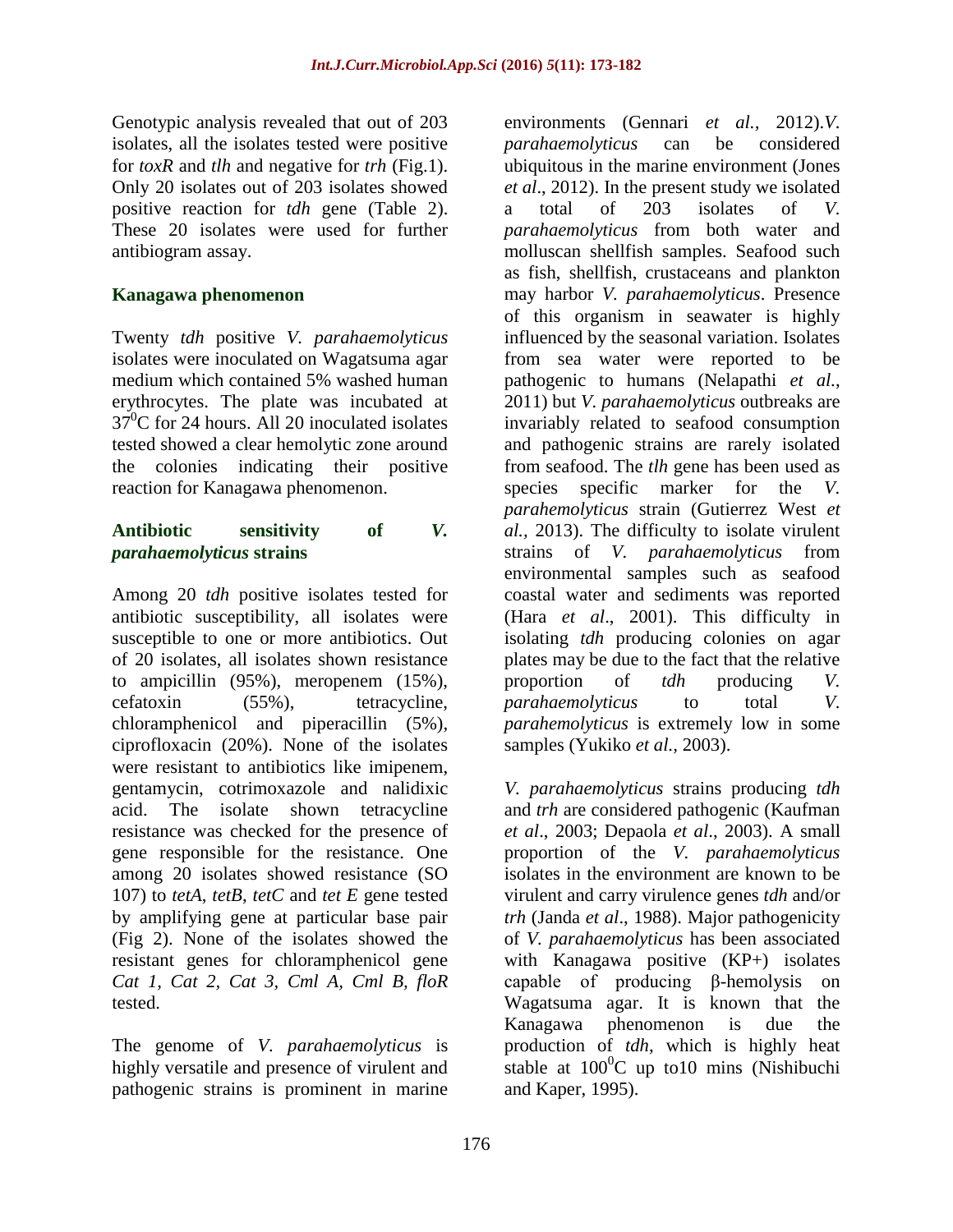| Serial         | Strain number     | Month/year<br>of | Site of collection | Source  | tdh              | trh                      |
|----------------|-------------------|------------------|--------------------|---------|------------------|--------------------------|
| number         |                   | isolation        |                    |         |                  |                          |
|                | SBC5              | October'13       | Sasthan            | Clams   | $+$              | $\overline{\phantom{a}}$ |
| $\overline{2}$ | SBC13             | October'13       | Sasthan            | Clams   | $+$              | $\overline{\phantom{a}}$ |
| 3              | SBC <sub>25</sub> | October'13       | Sasthan            | Clams   | $+$              | $\blacksquare$           |
| $\overline{4}$ | GO <sub>6</sub>   | October'13       | Gangolli           | Oysters | $+$              | $\overline{\phantom{a}}$ |
| 5              | SC5               | December'13      | Sasthan            | Oysters | $+$              | $\overline{\phantom{a}}$ |
| 6              | MC25              | December'13      | Mulki              | Clams   | $+$              | $\blacksquare$           |
| $\overline{7}$ | <b>GW58</b>       | December'13      | Gangolli           | Water   | $+$              | $\overline{\phantom{a}}$ |
| $\overline{8}$ | SO107             | December'13      | Sasthan            | Oyster  | $+$              | $\overline{\phantom{a}}$ |
| 9              | SC125             | December'13      | Netravathi         | Clams   | $+$              | $\blacksquare$           |
| 10             | SC 130            | February '14     | Sasthan            | Clams   |                  | $\overline{\phantom{a}}$ |
| 11             | SW 20             | February '14     | Sasthan            | Oysters | $^{+}$           | $\overline{a}$           |
| 12             | SW 39             | February '14     | Sasthan            | Water   | $+$              | $\blacksquare$           |
| 13             | NGW17             | March '14        | Netravathi-        | Water   | $+$              | $\overline{\phantom{0}}$ |
|                |                   |                  | Gurupura           |         |                  |                          |
| 14             | SW28              | March '14        | Sasthan            | Water   | $+$              | $\blacksquare$           |
| 15             | SW32              | March '14        | Sasthan            | Water   | $+$              | $\overline{\phantom{a}}$ |
| 16             | SW34              | March '14        | Sasthan            | Water   | $\boldsymbol{+}$ | $\overline{a}$           |
| 17             | SC35              | March '14        | Sasthan            | Clams   | $+$              | $\blacksquare$           |
| 18             | SO37              | March '14        | Sasthan            | Oysters | $+$              | $\overline{\phantom{a}}$ |
| 19             | SO41              | March '14        | Sasthan            | Oysters | $+$              | $\overline{\phantom{a}}$ |
| 20             | GO47              | March '14        | Gangolli           | Oysters | $^{+}$           | $\blacksquare$           |

# **Table.1** List of *V. parahaemolyticus* virulence strain isolated

#### **Table.2** Primers used for the confirmation of *Vibrio parahemolyticus* isolates and their virulence determinants.

| Gene | Sequence $5'$ - 3'                                       | Size (bp) | Tm (°C) | Reference                   |  |
|------|----------------------------------------------------------|-----------|---------|-----------------------------|--|
| tlh  | F:AAAGCGGATTATGCAGAAGCACTG<br>R:GCTACTTTCTAGCATTTTCTCTGC | 450       | 65      | Bej <i>et. al.</i> , (1999) |  |
| toxR | F: GTCTTCTGACGCAATCGTTG                                  | 368       | 63      | Kim et al., (1999)          |  |
|      | R:ATACGAGTGGTTGCTGTCATG                                  |           |         |                             |  |
| tdh  | F: CCACTACCACTCTCATATGC                                  | 251       | 55      | Tada et al., (1992)         |  |
|      | R:GGTACTAAATGGCTGACATC                                   |           |         |                             |  |
| trh  | F:GGCTCAAAATGGTTAAGCG<br>::CATTTCCGCTCTCATATGC           | 250       | 55      |                             |  |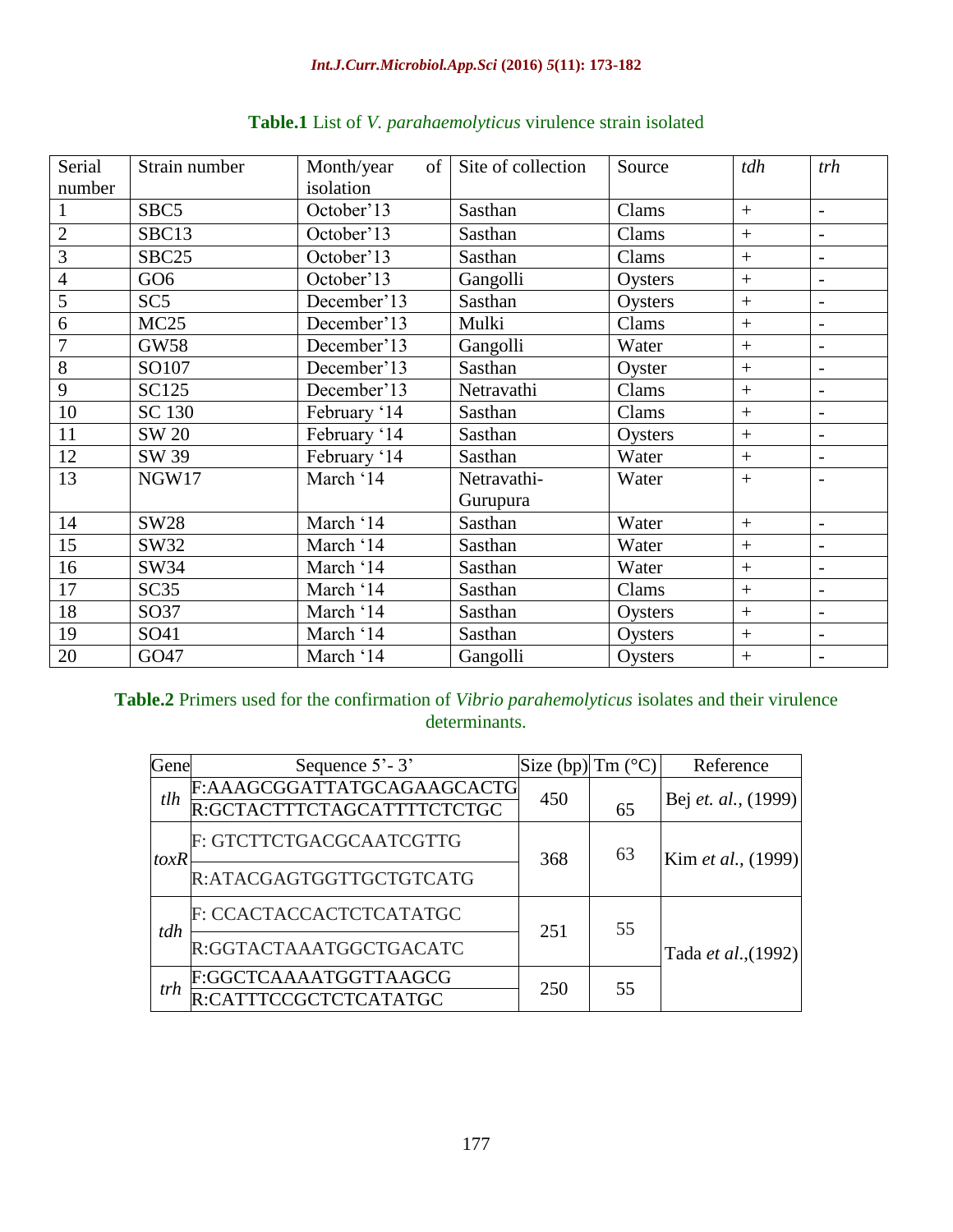| Antimicrobials  | Resistant genes | Sequence $5'$ - 3'                                         | Size<br>(bp) | Reference                   |
|-----------------|-----------------|------------------------------------------------------------|--------------|-----------------------------|
|                 | tet A           | F: TTGGCATTCTGCATTCACTC<br>R: GTATAGCTTGCCGGAAGTCG         | 494          |                             |
|                 | tet B           | F: CAGTGCTGTTGTTGTCATTAA<br>R: GCTTGGAATACTGAGTGTTAA       | 571          |                             |
|                 | tet $C$         | F: CTTGAGAGCCTTCAACCCAG<br>R: ATGGTCGTCATCTACCTGCC         | 418          |                             |
| Tetracycline    | tet $D$         | F: GCAAACCATTACGGCATTCT<br>R: GATAAGCTGCGCGGTAAAAA         | 546          |                             |
|                 | tet $E$         | F: TATTAACGGGCTGGCATTTC<br>R: AGCTGTCAGGTGGGTCAAAC         | 544          |                             |
|                 | tet G           | F: TATTAACGGGCTGGCATTTC<br>R: AGCTGTCAGGTGGGTCAAAC         |              | 550 Menggen et<br>al., 2007 |
|                 | Cat1            | F: AACCAGACCGTTCAGCTGGAT<br>R: CCTGCCACTCATCGCAGTAC        | 549          |                             |
|                 | Cat 2           | F: AACGGCATGATGAACCTGAA<br>R: ATCCCAATGGCATCGTAAAG         | 547          |                             |
| Chloramphenicol | Cat3            | F: ATCGGCATCGGTTACCATGT<br><b>R</b> : ATCCCCTTCTTGCTGATATT | 531          |                             |
|                 | CmlA            | F:GGCCTCGCTCTACGTCATC<br>R:GCGACACCAATACCCACTAGC           | 662          |                             |
|                 | CmlB            | F:ACTCGGCATGGACATGTACT<br>R:ACGGACTGCGGAATCCATAG           | 840          |                             |
|                 | $f$ lo $R$      | F:ATGACCACCACACGCCCCG<br>R:AGACGACTGGCGACTTCTCG            | 1213         |                             |

## **Table.3** Primers used for the detection of different antibiotic resistant gene

**Fig.1** Gel-electrophoresis of PCR amplifiesd products of *V.parahaemolyticus* for A:tlh gene with 450 bp; B: toxR gene with 368 bp; C:tdh gene with 251 bp.

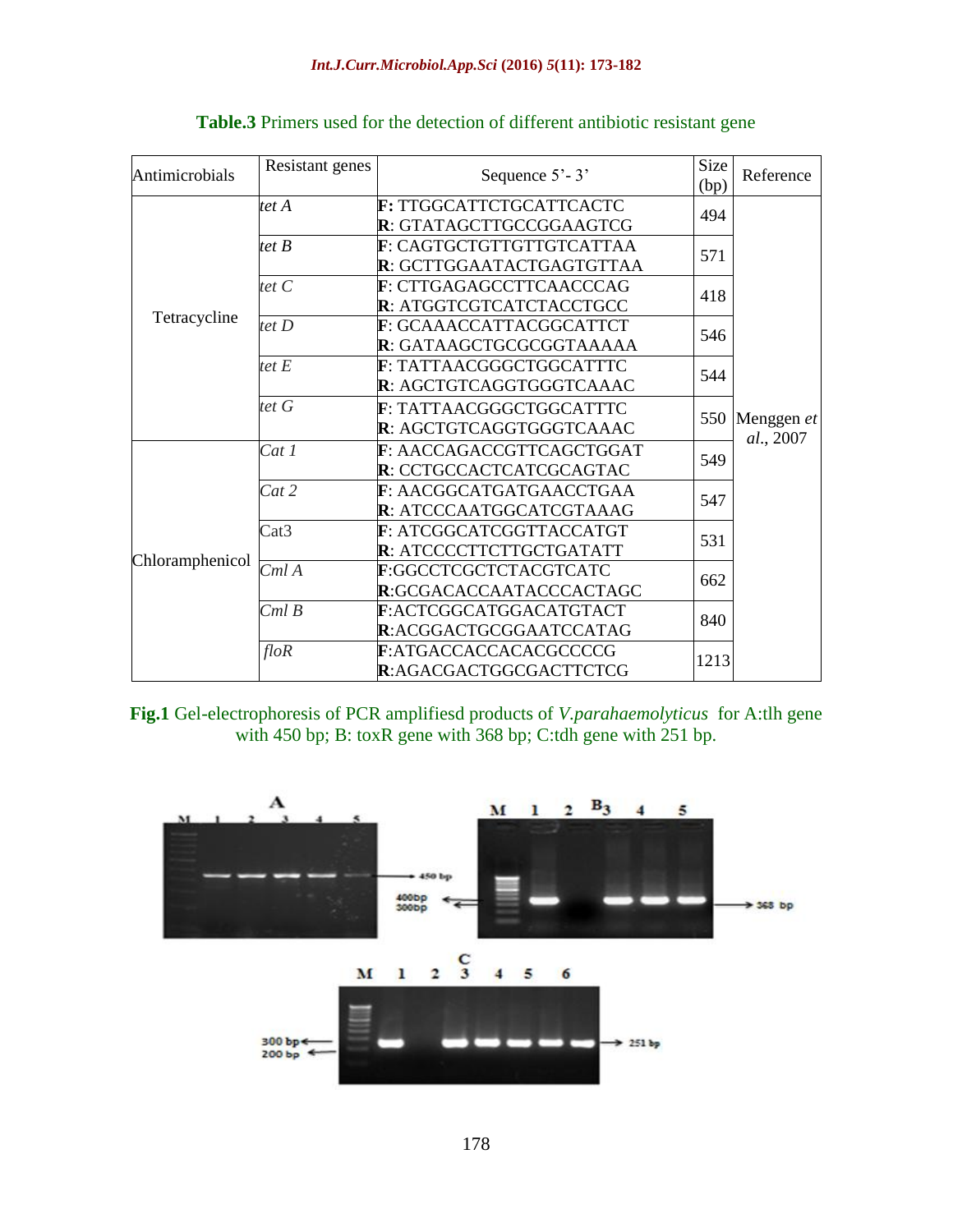**Fig.2** Gel-electrophoresis of PCR amplifiesd products of tetracycline resistant genes. Lane M: 100bp maraker; lane 1&2: tetA (571 bp); lane 3&4: tetB (494 bp); lane 5&6: tet C (418 bp); lane 7&8: tetE (544 bp)

![](_page_6_Figure_2.jpeg)

Generally 0.2- 10% of environmental *V. parahaemolyticus* isolates are potentially pathogenic based on presence of tdh/trh genes (Su and Liu, 2007; Martinez Urtaza *et al*., 2008; Miyamoto *et al.,* 1969). Present study assessed 20 pathogenic strains of *tdh+*  (9.85%) on the Wagatsuma blood agar that showed positive with β-hemolysis, correlating positive amplification with the PCR analysis for *tdh* gene. *V. parahaemolyticus* exhibited a direct correlation with thermo stable hemolysin genes and positive reaction for Kanagawa phenomenon on Wagatsuma blood agar.

Food contaminated with antibiotic resistance bacteria could be a major threat to public health as there is distinct possibility that gene encoding antibiotic resistant determinants carried on mobile genetic elements may be transferred to other bacteria of human clinical significance (Heinitz *et al*., 2000). Traditionally *Vibrios*  are considered to be susceptible to antimicrobials (Oliver, 2006a). In the present study, 95% of the isolates showed ampicillin resistance, Joseph *et al.,* (1978) reported that 90% of the *V. parahaemolyticus* out of 160 isolates was

ampicillin resistant and showed β- lactamase activity. Multiple studies conducted in other countries has also reported ampicillinresistant The high percentage resistance of ampicillin among *V. parahaemolyticus* isolates suggests that ampicillin has a potentially low efficiency in the treatment of *V. parahaemolyticus* infections. It was also found that the drugs like tetracycline, cefotaxime, ceftazidime, and fluoroquinolones, remained highly effective against both the *Vibrio* spp. The results from our study shows that the *Vibrios* were susceptible to the majority of the antibiotics tested and in most of the cases, gastroenteritis caused by this organisms can be even treated with oral rehydration itself (Daniels *et al*., 2000).

In conclusion, the ecology of *Vibrio* spp. is intimately linked to estuarine and marine environments. The concentrations of *V. parahaemolyticus* pathogenic strains in shellfish samples are low, but they may propagate to infectious doses before consumption. The presence of *V. parahaemolyticus* in shellfishes is inevitable, though not all the *V. parahaemolyticus* detected in our shellfish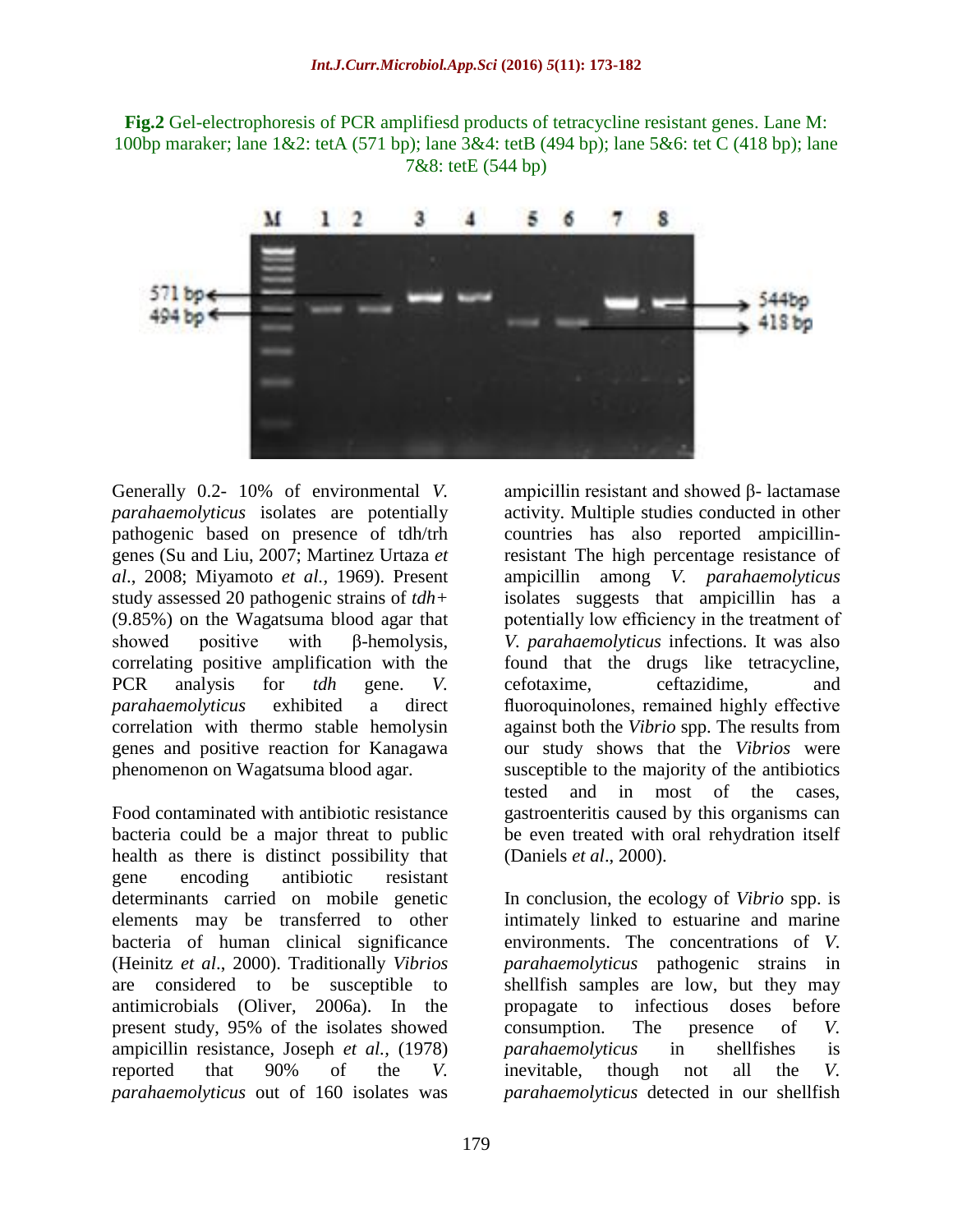samples were pathogenic, few samples found to contain high levels of virulent strains of *V. parahaemolyticus* addressing the concern towards public health. Therefore, proper handling of these molluscs should be channeled not only to the retailers, but also to the consumers. For instance, the consumers should be educated on the risk involved and preventive measures, such as proper storage and cooking practices. If the filter feeders are not properly handled, they may serve as a vehicle of food poisoning by *V. parahaemolyticus* through consumption or as cross-contaminants.

#### **Acknowledgement**

Authors acknowledge the Department of Science and Technology, New Delhi, India, for grant under INSPIRE Fellowship Program for the present work.

## **References**

- Ausubel, F., Brent, R., Kingston, R. E., Moore, D.D., Seidman, J.G., Smith, J.A. and Struhl, K. (Eds.).1992. *In:*  Current Protocols in Molecular Biology. *Edn 2nd.* Unit. 2.4. *Green Publications Associations,* New York.
- Bauer, A. W., Kirby, W. M. M., Sherris, J. C. and Turck, M. 1966. Antibiotic susceptibility testing by standardized single disc method. *A. J. Clin. Pathol*., 45:493-496.
- Bhuiyan, N. A., M. Ansaruzzaman, M. Kamruzzaman, Khorshed Alam,N. R. Chowdhury,M. Nishibuchi, Shah M. Faruque, David A. Sack, Yos hifumi Takeda,and G. Balakrish Nair.2002. Prevalence of the Pandemic Genotype of *Vibrio parahaemolyticus* in Dhaka, Bangladesh, and Significance of Its Distribution across Different Serotypes. *J. Clin. Microbiol.,* 40(1):

284-286.

- Daniels, N.A., Ray, B, Easton, A. 2000. Emergence of a new *Vibrio parahaemolyticus* serotype in raw oysters: prevention quandary. *JAMA,* 284: 1541-1545.
- DePaola, A., Ulaszek, J., Kaysner, C.A., Tenge, B.J., Nordstrom, J.L., Wells, J., Puhr, N. And Gebdel, S.M. 2003. Molecular, Serological and virulence characteristics of *V. parahaemolyticus* isolated from environmental, food and clinical sources in North America and Asia. *Appl. Environ. Microbiol.,* 69: 3999-4005.
- DePaola, A., Jessica, L.N., John, C.B., Joy, G.W. and David, W.C. 2003. Seasonal Abundance of Total and Pathogenic *Vibrio parahaemolyticus* in Alabama Oysters. *Appl. Environ. Microbiol.,*  69(3): 1521-1526.
- Firdausi, Q., Nandini, R. C., Yoshifumi,T., and Balakrish,G.N.2005.*Vibrio parahaemolyticus :*Seafood Safety and Associations with Higher Organisms.*Oceans and Health: Pathogens in the Marine Environment,*  Springer, New York, 2005.
- Gennari, M., Ghidini, V., Caburlotto, G., and Lleo, M.M. 2012.Virulence genes and pathogenicity islands in environmental Vibrio strains nonpathogenic to humans. *FEMS Microbiol. Ecol.* 82, 563–573.
- Gutierrez West C. K., Klein S. L., Lovell C. R. 2013. High Frequency of Virulence Factor Genes tdh, trh, and tlh in Vibrio parahaemolyticus Strains Isolated from a Pristine Estuary *Appl. Environ. Microbiol.,* 2247–225.
- Hara-Kudo, Y., T. Nishina, K. Sugiyama, A. Saitoh, H. Nakagawa, T. Ichihara,H. Konuma, J. Hasegawa, and S. Kumagai. 2001. Detection of TDH producing *Vibrio Parahaemolyticus*  O3:K6 from naturally contaminated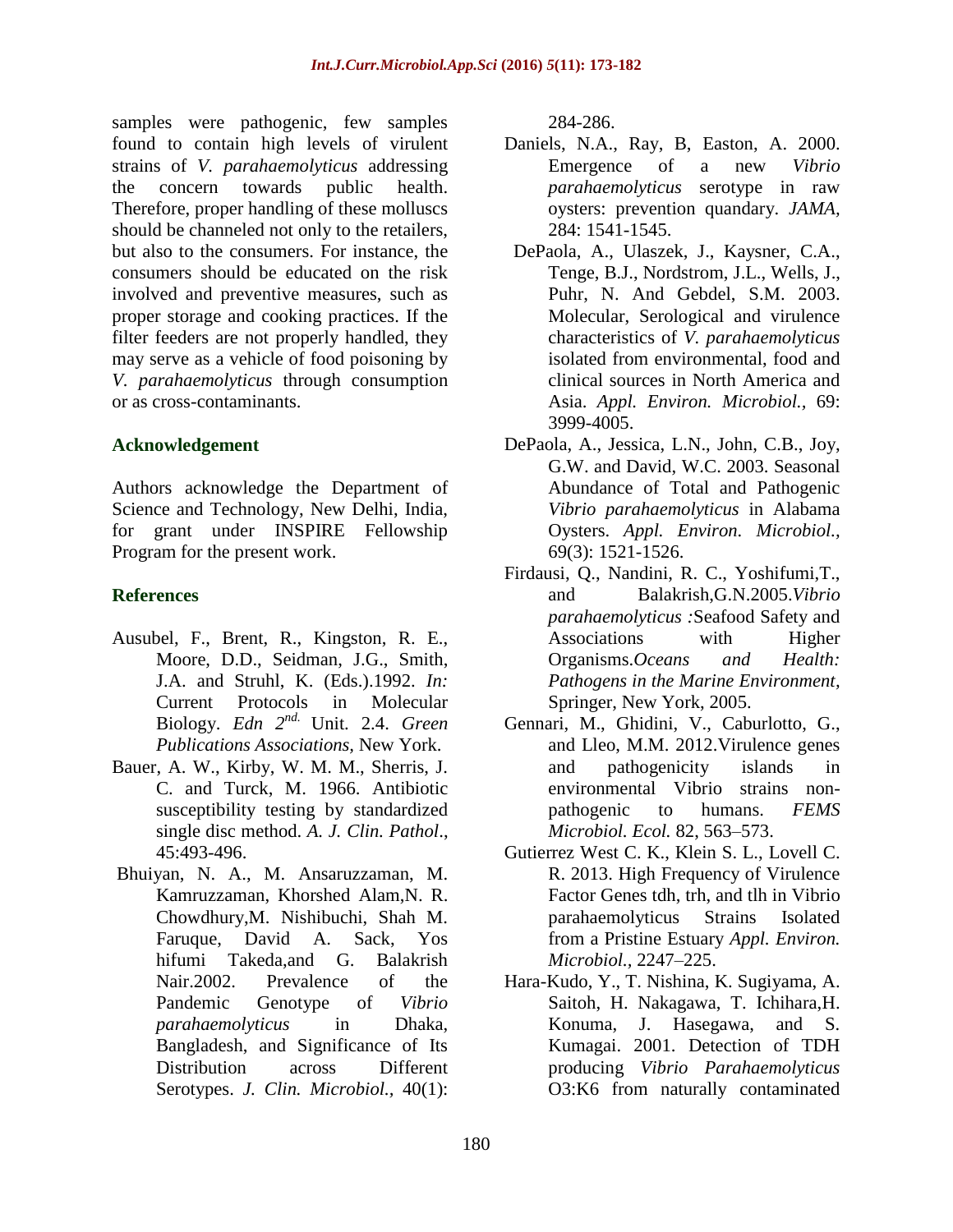shellfish with an immunomagnetic separation method and a chromogenic agar medium. Kansenshogaku Zasshi 75:955–960. (In Japanese.)

- Hayat Mahmud, Z., A. Kassu, A. Mohammad, M. Yamato, N. A. Bhuiyan, G. Balakrish Nair, and F. Ota. 2006. Isolation and molecular characterization of toxigenic *Vibrio parahaemolyticus* from the Kii Channel, Japan*. Microbiol. Res*., 161: 25–37.
- Heinitz, M.L., Ruble, R.D., Wagner, D.E. and Tatini, S.R. 2000. Incidence of *Salmonella* in fish and seafood. *J. Food Protection,* 63(5): 579- 592.
- Honda, T. and Iida, I. (1993). The pathogenicity of *Vibrio parahaemolyticus* and the role of hemolysins. *Rev. Med. Microbiol*., 4: 106-113.
- Janda, J.M., Powers, C., Bryant, R.G. and Abbott, S.L., 1988. Current perspective on the epidemiology and pathogenesis of clinically significant *Vibrio* Spp*. Clin. Microbiol. Rev*., 1: 245-267.
- Jones, J.L., Ludeke, C.H.M., Bowers, J.C., Garrett, N., Fischer, M., Parsons, M.B. 2012. Biochemical, serological and virulence characterization of clinical and oyster *Vibrio parahaemolyticus* Isolates. *J. Clin. Microbiol..* 50, 2343– 2352.doi: 10.1128/JCM.00196-12.
- Joseph, S.W., Debell, R.M and Brown, W.P. 1978. In vitro response to chloramphenicol, tetracycline, ampicillin,gentamycin and βlactamase production by halophilic vibrios from human and environmental samples. *Antimicrob. Agents. Chemother*., 13:244-248.
- Kaufman, G.E., Bej, A.K., Bowers J. And Depaola, A. 2003. Oysters to oysters variability in levels of *V. parahaemolyticus. J. Food Prot.,* 66:

125-129.

- Kaysner, C.A. and DePaola, A. 2004, posting date. *Vibrio*.In Bacteriological analytical manual online,  $8<sup>th</sup>$  ed. U.S.Food and Drug Administration, Rockville, MD.
- Kobayashi, T., Enomoto, S., and Sakazaki, R. 1963. A new selective isolation medium for the *Vibrio* group on a modified Nakanishi's medium (TCBS agar medium). *Jpn. J. Bacteriol.,* 18*,*  387–382.
- Martinez-Urtaza, J., Lozano-Leon, A., Varela-Pet, J., Trianes, J., Pazos, Y., Garcia-Martin, O. 2008. Environmental determinants of the occurrence and distribution of Vibrio parahaemolyticus in the Rias of Galicia, Spain. *Appl. Environ. Microbiol*., 74, 265–274.
- Menggen, M.A., Hongning, W., Yong, Y.U., Dong, Z and Shigui, L. 2007. Detection of antimicrobial resistance genes of pathogenic *Salmonella* from swine with DNA microarray. *J. Vet. Diagn. Invest*., 19: 161-167.
- Miyamoto, Y., Kato, T., Obara, Y., Akiyama, K., Takizawa, K.,and Yamai, S. 1969. In vitro hemolytic characteristic of *Vibrio parahaemolyticus*: Its close correlation with human pathogenicity. *J. Bacteriol.,* 100: 1147–1149.
- Nelapati, S., Nelapati, K., B.K. Chinnam. 2012. *Vibrio parahaemolyticus*- An emerging foodborne pathogen: *A Review. Vet. World*. 5(1): 48-62.
- Nishibuchi, M. and Kaper, J.B., 1995. Thermostable direct hemolysin gene of *Vibrio parahaemolyticus* : a virulence gene acquired by a marine bacterium. *Infect. Immun*., 63: 2093- 2099.
- Oliver, J.D. 2006a. *V. parahaemolyticus.,* In F.L. Thompson, B.Austin, and J. Swings (ed.), The biology of Vibrios.